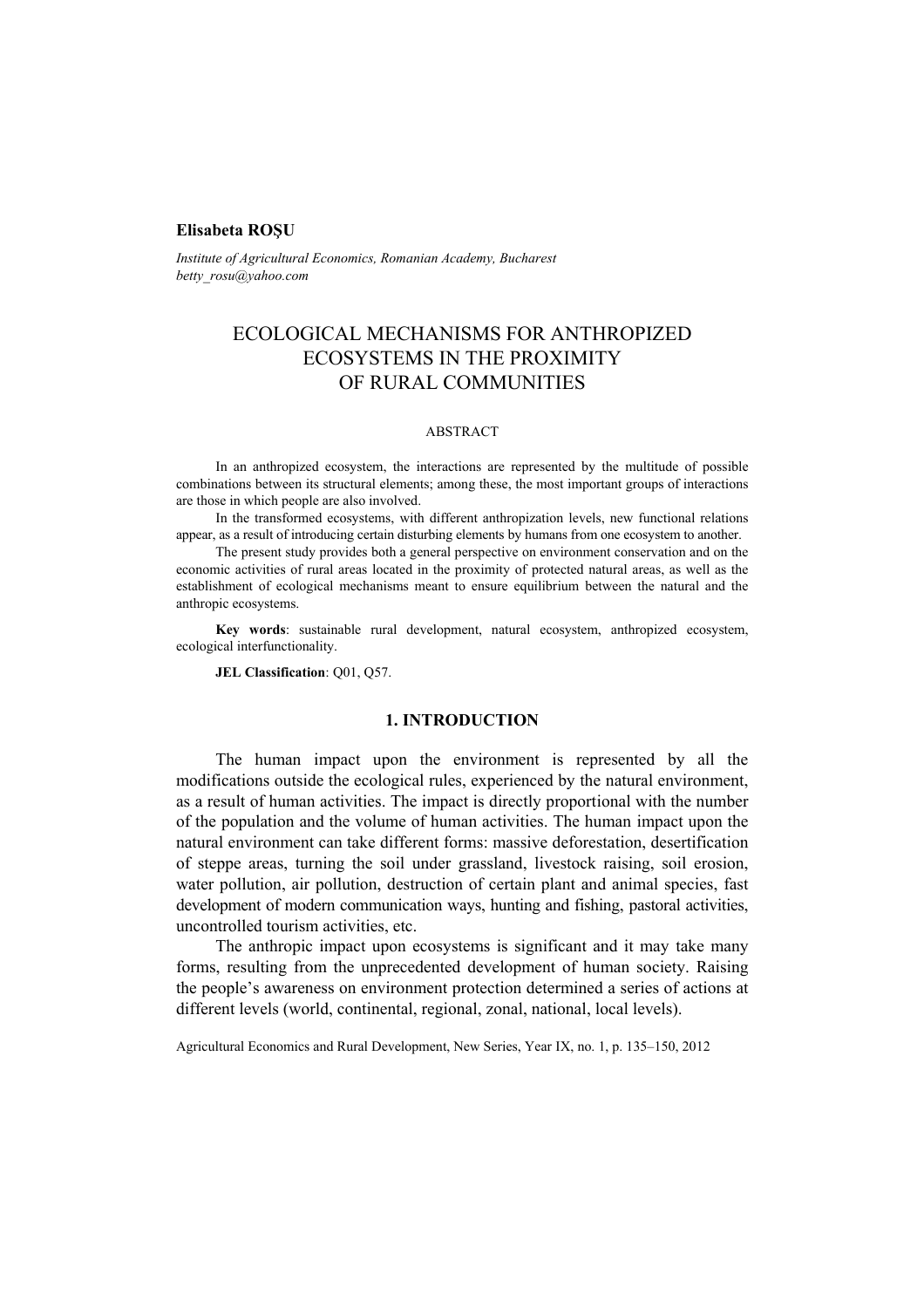At EU level, the concerted environment policies began more than 30 years ago, and sustainable development became an objective of the European Union in 1997, when it was included in the Maastricht Treaty. In 2001, the Gothenburg Summit adopted the Sustainable Development Strategy of the European Union.

For Romania, as an EU Member State, sustainable development is the only rational perspective, resulting in the establishment of a new development paradigm through the confluence of economic, social and environmental factors.

#### **2. STATE OF KNOWLEDGE**

The ecosystem concept belongs to the British botanist Arthur Tansley (1935), who for the first time defined the ecosystem as "*a complex set of organisms and physical factors*". He was also the first to show that vegetation can be affected by soil, temperature and anthropic activity.

The ecosystems were classified into "*natural ecosystems, in which man's intervention is insignificant, and anthropized or anthropic ecosystems, in which the human activity significantly modified the natural components and processes*" (Scopelitis, 2002).

The anthopized ecosystem can be conceived as the ecosystem transformed by people during their evolution as species.

The structure of the anthropized ecosystem is organized by four levels:

– level 1 – habitat and activities level which includes: sequences of urban and rural habitats, differentiated by the population density; sequence of industrial equipments; sequence of agricultural and forestry facilities; sequence of tourism facilities development;

– level 2 – networks including the networks that connect, into higher rank networks, the sequences of the previous level: transport networks (roads, railways, maritime waterways and airways); communication networks (telephone lines, radio and TV and satellite networks); energy networks (electric power networks and transport networks for oil and natural gas);

– level 3 – autonomous level, comprising industrial and agricultural facilities isolated from anthropized networks into which the previous levels are structured (this category includes the mines, sea platforms, radar and meteorological stations, sheepfolds, monasteries, as well as construction sites);

– level 4 – nature level, on which those areas that are not inhabited are located (Căldăraru, 1998).

A very important element that characterizes the anthropized ecosystem is its pollution level. The natural pollution is the result of certain local phenomena, such as volcanic eruptions, hurricanes, flooding or earthquakes, followed by processes meant to reduce their effects, both at nature level and at the level of human actions.

The pollution resulting from human action has as sources the activities of industrial and agricultural type and the dysfunctionalities of human settlements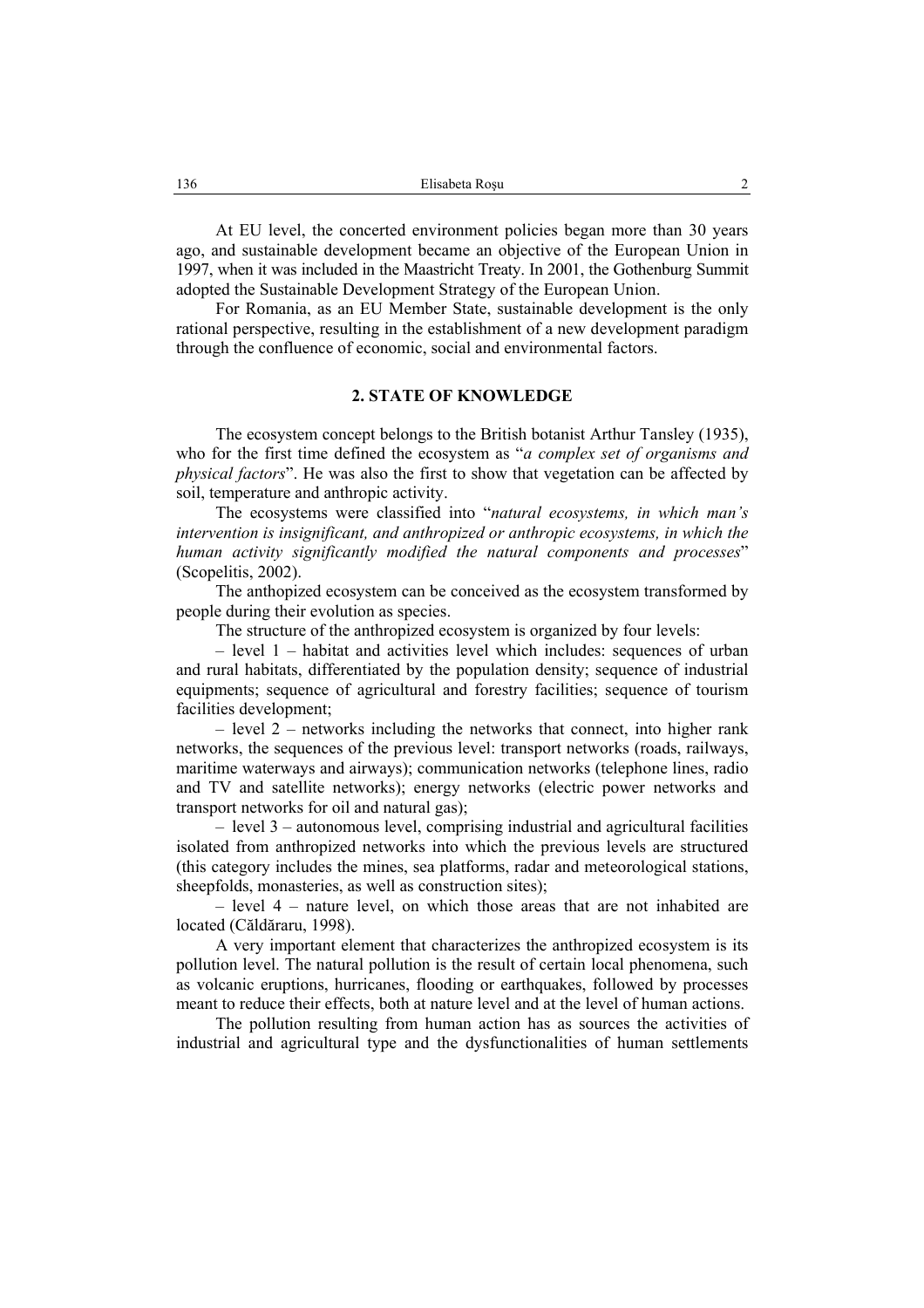(transport, urban agglomerations, etc.). It is a continuous action, i.e. the pollution process is not followed by a corresponding process meant to reduce the pollution effects.

## **3. METHODOLOGY USED**

The study was based on specific methods specific to selective research, respecting all the steps from the methodological point of view: identification of the problem under research, delimitation of the research framework, information collection, processing, data analysis and interpretation, drawing up the conclusions.

The information sources are the official data and the data obtained from field surveys. In the analysis of Ţara Haţegului – Retezat area we used the *Commune fiche* that was developed under a research project.<sup>1</sup>

## **4. RESULTS AND DISCUSSIONS**

The main objective of the paper is represented by the establishment of the ecological mechanisms necessary to the equilibrium of anthropized ecosystems and the establishment of an optimum interfunctionality between these and the rural communities from Ţara Haţegului – Retezat.

In order to reach this objective, three ecosystems will be briefly analyzed, with different anthropization levels in the zone, namely: the rural communities from Tara Hategului – Retezat, the natural protected areas located in the proximity of rural communities and the power plant on Râul Mare river in order to establish the interfunctionalities between these.

## **4.1. Ţara Haţegului – Retezat**

*Ţara Haţegului – Retezat* is a unique zone in Romania, both in terms of the balanced relationship between the anthropically influenced areas and the natural areas, and by the high level of natural resources preservation.

From the geographic point of view, Ţara Haţegului – Retezat is located in Hunedoara county and neighbours upon the Retezat Mountains in the south, the Şureanu Mountains in the east and north-east, the Ţarcu Mountains in the west and the Poiana Ruscă Mountains in the north, with a total area of 155,194 ha.

From the administrative point of view, the area Tara Hategului – Retezat consists of 11 communes and 84 villages. From the demographic point of view Ţara Hategului – Retezat is characterized by the high share of rural population (Table 1). The rural population diminution is a slow process, with a spatial development determined by the intensity of economic and demo-economic endogenous factors.

<sup>1</sup> "Conservation of bio and geodiversity, as support for sustainable development and economic and social growth in Hateg Country – Retezat area"  $\overrightarrow{RO}$  0023 (RO-00056MFSEE)(2009–2010).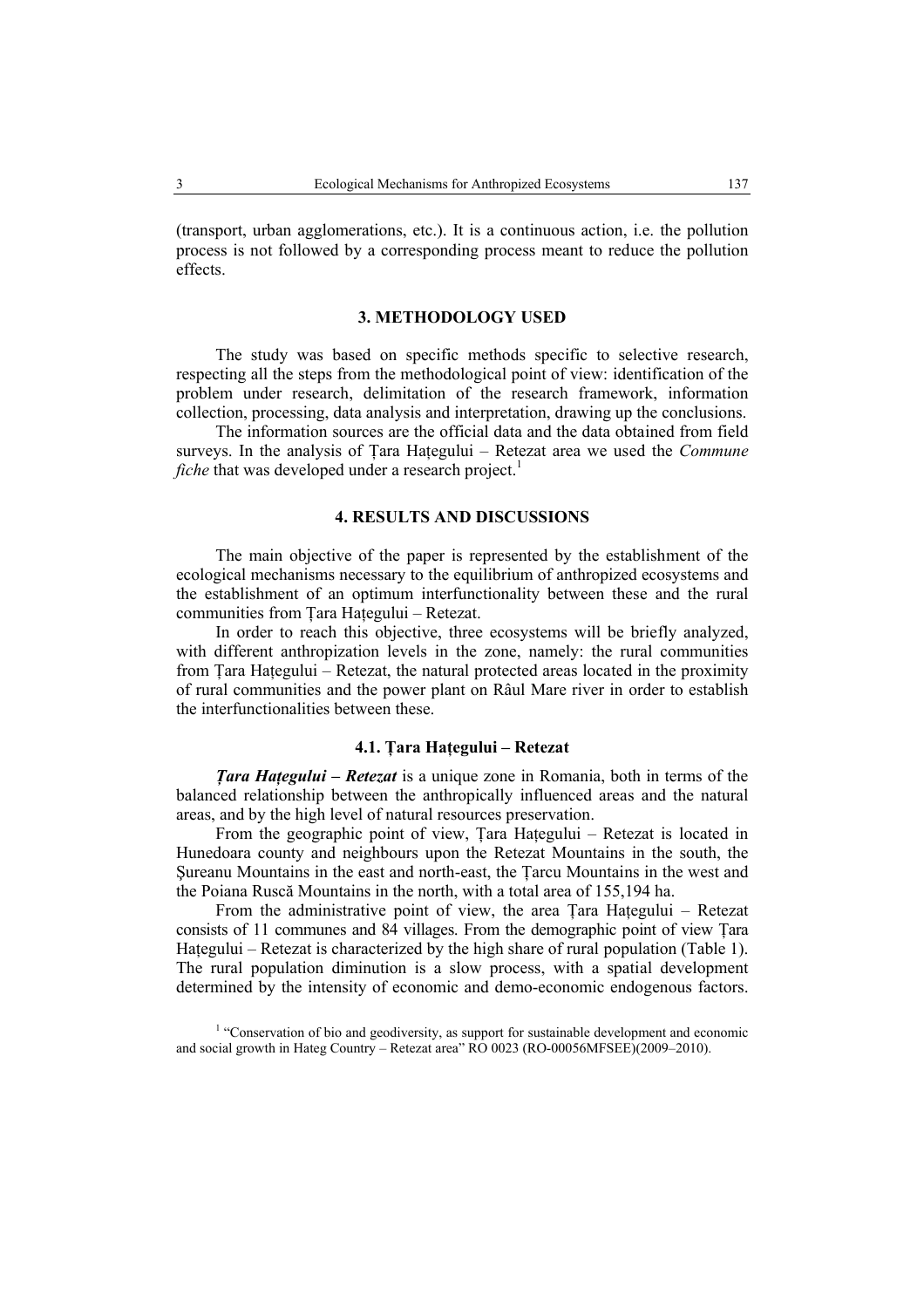In the year 2009, the rural population from Tara Hategului – Retezat was down by 20.9% compared to 1990.

The population density slightly changed, from  $18.5$  inhabitants/ $km<sup>2</sup>$  in the year  $2002$  to 17.9 inhabitants/ $km^2$  in 2008. The unbalanced spatial pattern is specific to this zone from the point of view of territorial distribution.

The population density values had specific fluctuations in each rural area in part, with the maximum limit in the commune Totesti, i.e. 87.4 inhabitants/km<sup>2</sup>, with an increasing trend, and the minimum limit 8.4 inhabitants/km<sup>2</sup> in Râu de Mori commune, with a moderate decreasing trend (Table 2). The physical density diminution trend was not uniform, and significant fluctuations were experienced at the level of communes.

 According to the population's density dynamics, there are two categories of communes: communes with relatively and densely populated spatial patterns: Toteşti, Sântămarie Orlea and General Berthelot and communes with low population density spatial patterns: Baru, Bretea Română, Densuş, Pui, Răchitova, Râu de Mori, Sălaşu de Sus, Sarmizegetusa.

Agriculture is the main activity of the people from Tara Hategului – Retezat, the agricultural area slightly diminishing in the period 2000–2008. It is worth mentioning that three communes (Pui, Sălaşu de Sus and Râu de Mori) have together over 54.5% of the total agricultural area of the zone.

Arable land was down by 7.9% in Ţara Haţegului – Retezat in the period 2000–2008, which is a much higher decrease compared to the diminution of areas under pastures (down by 0.9%) and of areas under hayfields (down by 5.9%).

The area under pastures and hayfields represents an important factor in livestock raising. In the period 2000–2008, the livestock herds significantly decreased in Ţara Haţegului – Retezat. The highest decline was noticed in the bovine herds (30.7%), followed by pigs (29.5%), sheep (21.2%) and poultry (11.5%).

|                   |       |       |       |       | - number - |
|-------------------|-------|-------|-------|-------|------------|
| Commune           | 1990  | 1995  | 2000  | 2005  | 2009       |
| Baru              | 3370  | 3198  | 3027  | 2954  | 2908       |
| Bretea Română     | 3492  | 3399  | 3300  | 2961  | 2969       |
| Densus            | 2306  | 2017  | 1895  | 1710  | 1580       |
| General Berthelot | 1105  | 1018  | 959   | 995   | 987        |
| Pui               | 5307  | 4901  | 4715  | 4554  | 4456       |
| Răchitova         | 2002  | 1712  | 1501  | 1396  | 1347       |
| Râu de Mori       | 4517  | 3644  | 3604  | 3409  | 3236       |
| Sarmizegetusa     | 1582  | 1548  | 1462  | 1374  | 1297       |
| Sălașu de Sus     | 3300  | 3049  | 2802  | 2639  | 2449       |
| Sântămaria Orlea  | 3999  | 3677  | 3526  | 3327  | 3267       |
| Totesti           | 2390  | 1943  | 1896  | 1848  | 1913       |
| <b>Total</b>      | 33370 | 30106 | 28687 | 27167 | 26409      |

*Table 1*  Evolution of rural population from Ţara Haţegului – Retezat

*Source*: Otiman, P.I., Violeta Florian, Ionescu, C., (2010), *Matrici economice, sociale, ecologice şi strategii de dezvoltare durabilă în Ţara Haţegului – Retezat*, in Conservarea geo şi biodiversităţii şi dezvoltarea Durabilă în Ţara Haţegului – Retezat, vol. II, Editura Academiei, p. 17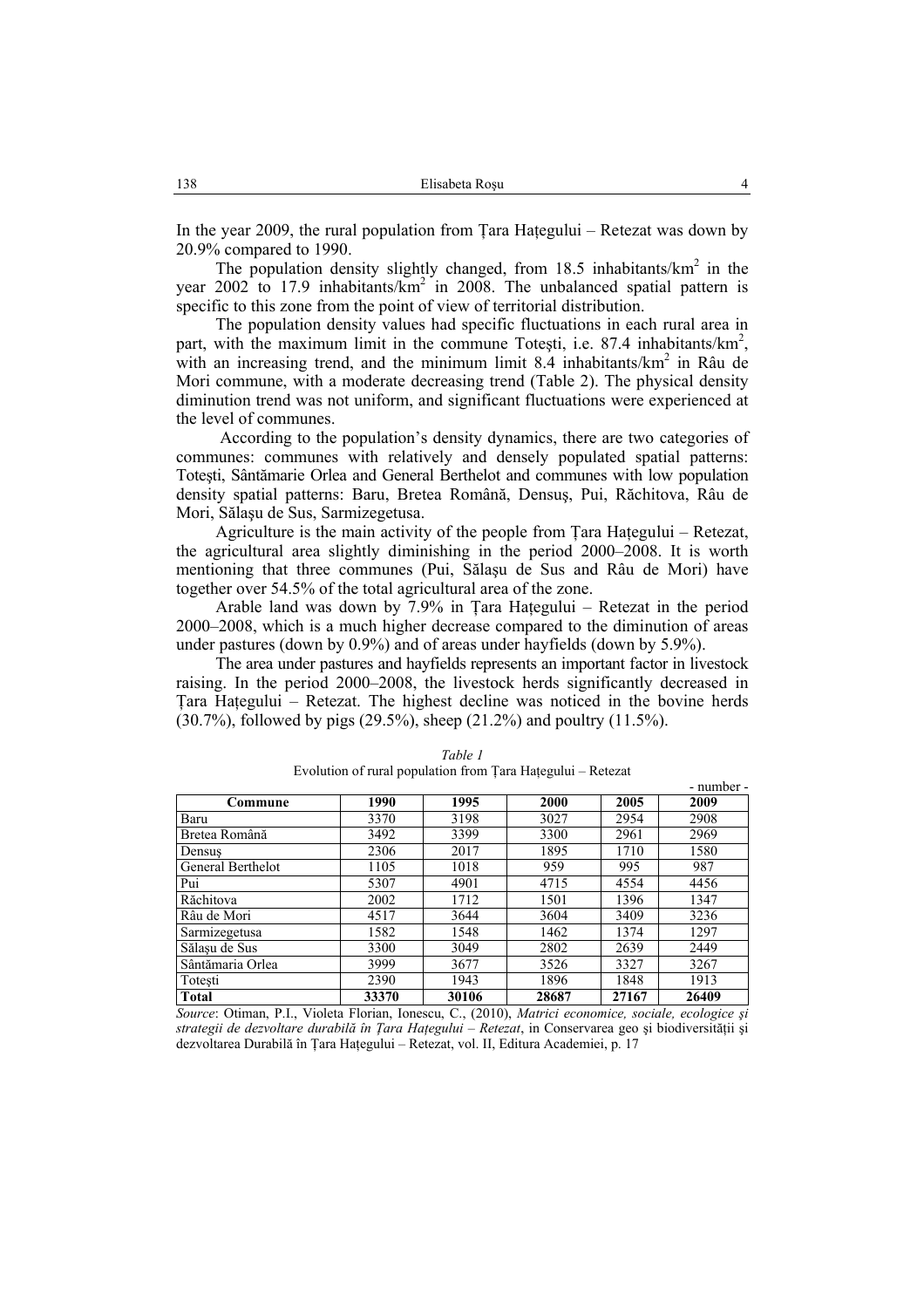|                   |      |           | - inhabitants/ $km^2$ - |
|-------------------|------|-----------|-------------------------|
| Commune / Year    | 2002 | 2006      | 2008                    |
| Baru              | 20.0 | 20.1      | 20.1                    |
| Bretea Română     | 30.4 | 29.2      | 29.1                    |
| Densus            | 13.3 | 12.4      | 11.8                    |
| General Berthelot | 31.6 | 32.2      | 32.2                    |
| Pui               | 20.2 | 19.7      | 19.5                    |
| Răchitova         | 20.0 | 18.8      | 18.3                    |
| Râu de Mori       | 8.8  | 8.7       | 8.4                     |
| Sălașu de Sus     | 12.4 | 11.6      | 11.2                    |
| Sântămaria Orlea  | 47.7 | 48.8      | 48.7                    |
| Sarmizegetusa     | 19.1 | 18.4      | 17.9                    |
| Totesti           | 85.9 | 86.7      | 87.4                    |
| <b>Total</b>      | 18.5 | 18.1<br>. | 17.9                    |

*Table 2*  Physical density evolution – spatial distribution

*Source*: Otiman, P.I., Violeta Florian, Ionescu, C., (2010), *Matrici economice, sociale, ecologice şi strategii de dezvoltare durabilă în Ţara Haţegului – Retezat*, in Conservarea geo şi biodiversităţii şi dezvoltarea Durabilă în Ţara Haţegului – Retezat, vol. II, Editura Academiei, p. 17.

| Table 3                            |
|------------------------------------|
| Evolution of agricultural area, ha |

| Commune / Year                 | 2000  | 2005  | 2008  |
|--------------------------------|-------|-------|-------|
| Baru                           | 5915  | 5916  | 5916  |
| Bretea Română                  | 6801  | 6610  | 6586  |
| Densus                         | 6121  | 3972  | 3972  |
| General Berthelot              | 2242  | 1982  | 1982  |
| Pui                            | 12039 | 11961 | 11961 |
| Răchitova                      | 4086  | 3473  | 3473  |
| Râu de Mori                    | 16038 | 15938 | 15938 |
| Sălașu de Sus                  | 10565 | 10565 | 10565 |
| Sântămăria Orlea               | 4200  | 4098  | 4098  |
| Sarmizegetusa                  | 4333  | 4276  | 4276  |
| Totesti                        | 1822  | 1816  | 1816  |
| Total Tara Hațegului - Retezat | 74162 | 70607 | 70583 |

*Source*: Otiman, P.I., Violeta Florian, Ionescu, C., (2010), *Matrici economice, sociale, ecologice şi strategii de dezvoltare durabilă în Ţara Haţegului – Retezat*, in Conservarea geo şi biodiversităţii şi dezvoltarea Durabilă în Ţara Haţegului – Retezat, vol. II, Editura Academiei, p. 37.

*Table 4*  Evolution of arable land, pastures and hayfields in Ţara Haţegului – Retezat, ha

| Area      | 2000  | 2005  | 2008  |
|-----------|-------|-------|-------|
| Arable    | 16657 | 15356 | 15339 |
| Pastures  | 34543 | 34226 | 34225 |
| Hayfields | 21889 | 20592 | 20598 |

*Source*: Otiman, P.I., Violeta Florian, Ionescu, C., (2010), *Matrici economice, sociale, ecologice şi strategii de dezvoltare durabilă în Ţara Haţegului – Retezat*, in Conservarea geo şi biodiversităţii şi dezvoltarea Durabilă în Ţara Haţegului – Retezat, vol. II, Editura Academiei.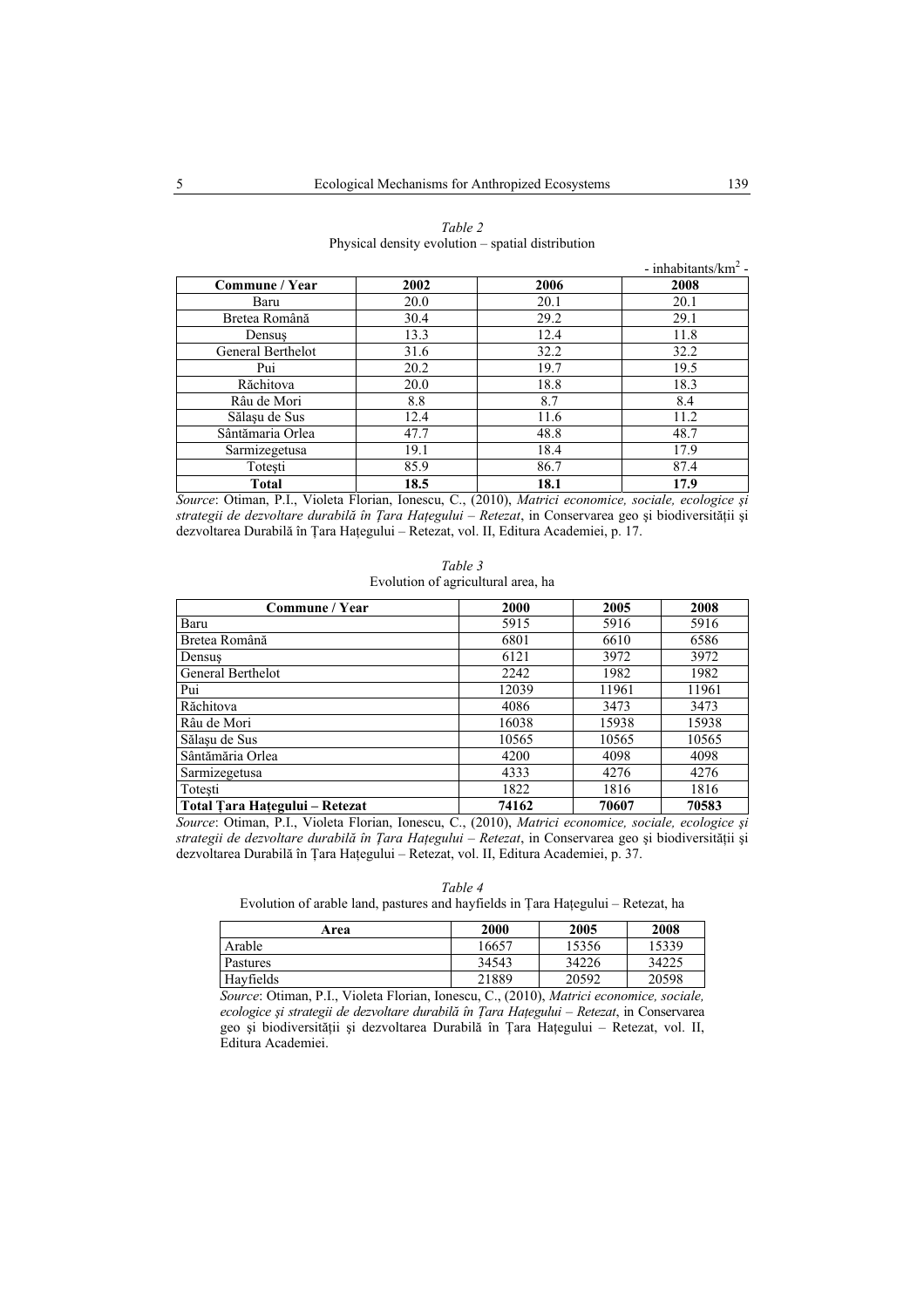Evolution of livestock herds in Ţara Haţegului – Retezat, heads

| Animals        | 2000  | 2005   | 2008  |
|----------------|-------|--------|-------|
| <b>Bovines</b> | 12376 | 10864  | 8567  |
| Pigs           | 6789  | 6756   | 4781  |
| Sheep          | 35899 | 28683  | 28286 |
| Poultry        | 99524 | 103646 | 88119 |

*Source*: Otiman, P.I., Violeta Florian, Ionescu, C., (2010), *Matrici economice, sociale, ecologice şi strategii de dezvoltare durabilă în Ţara Haţegului – Retezat*, in Conservarea geo şi biodiversităţii şi dezvoltarea Durabilă în Ţara Haţegului – Retezat, vol. II, Editura Academiei.

*Environmental problems in Ţara Haţegului Retezat.* In Ţara Haţegului – Retezat, the main artifical **air** pollution sources are the units producing electric and thermal energy based on fossil fuels, the units that produce construction materials, transport, the ironworks in the proximity, the population's households, etc.

The emissions of acidifying substances on the territory from Tara Hategului – Retezat mainly come from the following sources:

– burning fossil fuels, wood and wood wastes for the heating of dwellings represents a source of emissions of nitrogen oxides and sulphur dioxide;

– the management of dejections and enteric fermentation from livestock raising represent significant ammonia sources;

– the use of nitrogen fertilizers in agriculture represents a significant ammonia source;

– road traffic is another source of acidifying gases.

There is a manual point for air quality control for sedimentable powders on the territory of the commune Baru; no automatic air quality monitoring station exists in Tara Hategului – Retezat area.

|                                                                                                                                                                                                                                                                                                                                                                                      | Locality/<br>Year | Sampling<br>point | Type of<br>station | Pollutant<br>type                             | <b>Number</b><br>of samples | Yearly<br>average<br>concentration | Number of samples<br>exceeding the<br>acceptable limit |
|--------------------------------------------------------------------------------------------------------------------------------------------------------------------------------------------------------------------------------------------------------------------------------------------------------------------------------------------------------------------------------------|-------------------|-------------------|--------------------|-----------------------------------------------|-----------------------------|------------------------------------|--------------------------------------------------------|
|                                                                                                                                                                                                                                                                                                                                                                                      | 2008              |                   |                    | Baru Mare, Industrial Sedimentabl             | 12                          | 8.76                               |                                                        |
|                                                                                                                                                                                                                                                                                                                                                                                      |                   | no. 303           |                    | $e$ powders <sup><math>\sigma</math></sup>    |                             | $g/m^2$ /month                     |                                                        |
| Baru                                                                                                                                                                                                                                                                                                                                                                                 | 2009              | Baru Mare,        |                    | Industrial Sedimentabl                        | 12                          | 9.50                               |                                                        |
|                                                                                                                                                                                                                                                                                                                                                                                      |                   | no. 303           |                    | $e$ powders <sup><math>\sigma</math></sup>    |                             | $g/m^2$ /month                     |                                                        |
|                                                                                                                                                                                                                                                                                                                                                                                      | 2010              | Baru Mare,        |                    | Industrial Sedimentabl                        | 12                          | 7.48                               |                                                        |
| $\overline{a}$ $\overline{b}$ $\overline{a}$ $\overline{b}$ $\overline{c}$ $\overline{c}$ $\overline{c}$ $\overline{c}$ $\overline{c}$ $\overline{c}$ $\overline{c}$ $\overline{c}$ $\overline{c}$ $\overline{c}$ $\overline{c}$ $\overline{c}$ $\overline{c}$ $\overline{c}$ $\overline{c}$ $\overline{c}$ $\overline{c}$ $\overline{c}$ $\overline{c}$ $\overline{c}$ $\overline{$ |                   | no. 303           |                    | $e$ powders <sup><math>\tilde{e}</math></sup> |                             | $g/m^2$ /month                     |                                                        |

*Table 6*  Air quality on the manual control point Baru in the period 2008–2010

 $\gamma$  Sedimentable powders – with diameters larger than 20  $\mu$ m, which, after being released into the air, fall on the soil, vegetation, waters and buldings. The yearly average concentration =17  $g/m^2$ /month according to STANDARD 12574/87.

*Source*: Environmental Situation Reports in the County Hunedoara, APM Hunedoara, 2008, 2009, 2010.

In the period 2008–2010 a total number of 36 samples were collected on the control point Baru and no sample exceeded the acceptable average yearly concentrations for the suspension powders.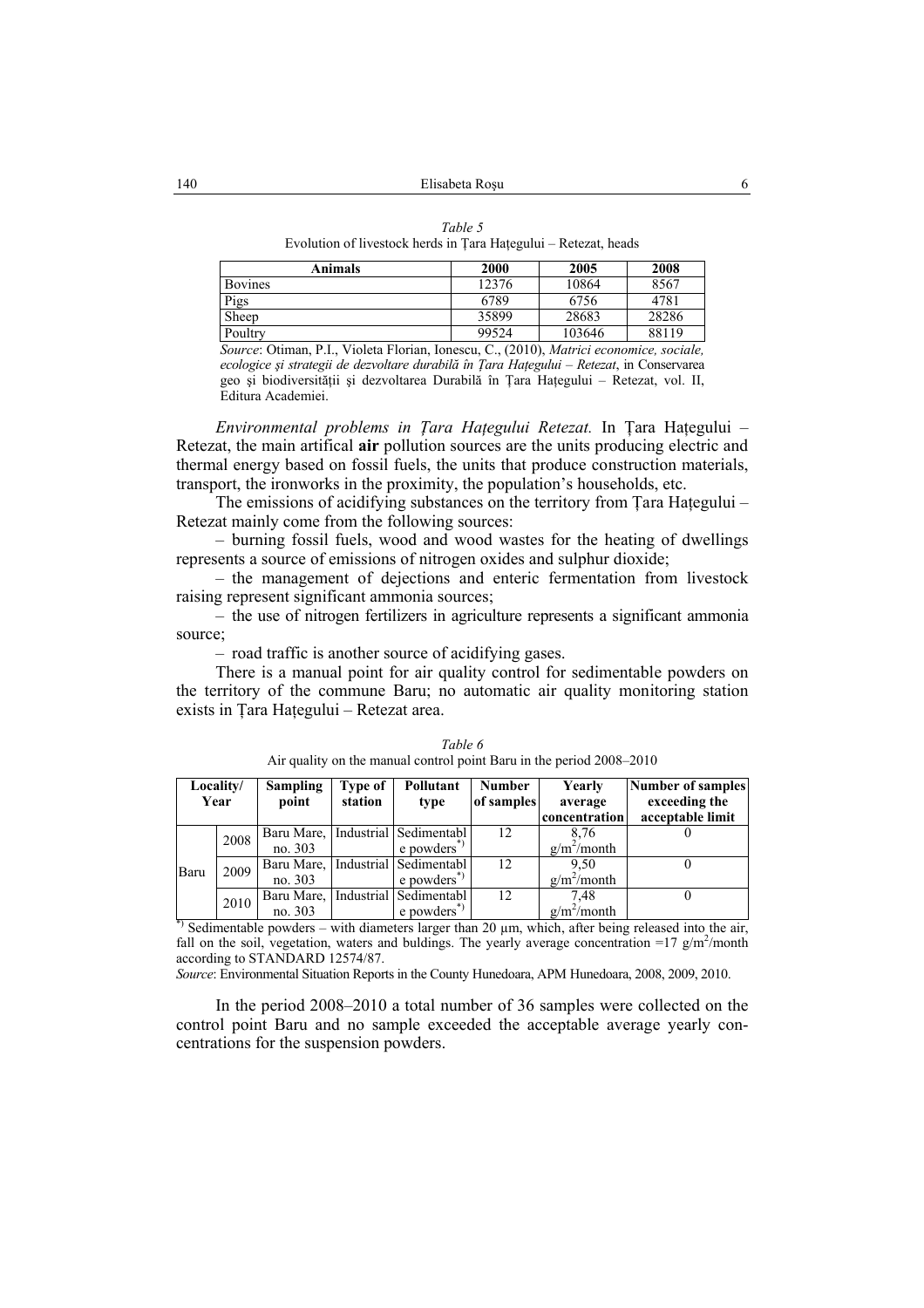| No. | Water    | Length in | 2008    |          | 2009     |          | 2010           |          |
|-----|----------|-----------|---------|----------|----------|----------|----------------|----------|
|     | course   | Hunedoara | VG-     | $G -$    | VG-      | $G -$    | VG-            | $G -$    |
|     |          | county    | Class I | Class II | Class I  | Class II | <b>Class I</b> | Class II |
|     | Strei    | 93        | 62      | 31       | 62       | 31       | 62             | 31       |
|     | Galbena  | 34        |         | 34       |          | 34       |                | 34       |
|     | Breazova | 29        | 29      |          | 29       |          | 29             |          |
| 4   | Sibisel  | 28        | 28      |          | 28       |          | 28             |          |
|     | Zlata    |           |         |          | $\cdots$ | $\cdots$ | $\cdots$       | $\cdots$ |

*Table 7*  Situation of the river water quality in Ţara Haţegului – Retezat, 2008–2010

Note: VG – very good; G – good;

No measurements were made in the years 2009 and 2010.

*Source:* Environmental Situation Report in the County Hunedoara, APM Hunedoara, 2008.

As regards **water** quality, no modification was noticed in the period 2008– 2010, Strei, Galbena, Brezova and Sibişel water courses falling into the same quality classes.

The use of certain waste products of animal origin for increasing **soil** fertility is a very old practice. Yet, as in the case of chemical fertilizers, their incorrect use as well as their uncontrolled storage or disposal may produce negative effects upon soil.

Soil quality is adversely affected in the areas where industrial or domestic waste storage places exist. The mining exploitations also have a significant share in this respect, due to mining sterile deposits and infiltration of polluting chemicals in soil and water.

As regards tourism, different types took shape, depending on the natural and anthropic resources, the tourism objectives and tourism infrastructure existing in the area. The types of tourism that are practised in Ţara Haţegului – Retezat are the following:

• The mountain tourism is practised on the largest area, determined by the most exceptional resources provided by the mountain massifs Retezat, Ţarcu, Şureanu and Poiana Ruscă mountains. A variant of mountain tourism is represented by the sportive tourism for winter sports at the ski track equipped with cable facility from the Complex Râuşor (Râu de Mori) or the sportive tourism for nautical sports on the storage lake on Râul Mare river.

• The cultural, spiritual, scientific tourism developed on the basis of cultural and architectural objectives, (ancient and mediaeval) archaeological remains, churches, natural parks and natural and scientific reserves provided by the rural settlements and areas from Ţara Haţegului.

A special asset in the scientific tourism is provided by the rich biodiversity (mainly from the Retezat massif) and the rich geodiversity (Dinosaur Geopark from Tara Hategului).

Among the most significant historical objectives we must mention the Dacian amphitheatre from Sarmizegetusa, the Roman relics (villa rustica), the mediaeval castles (manor houses) Sântămăria Orlea, Berthelot, Nalaţvad, Densuş, the fortresses from Suseni-Colti, Răchitova, Crivadia, Sălasu de Sus etc.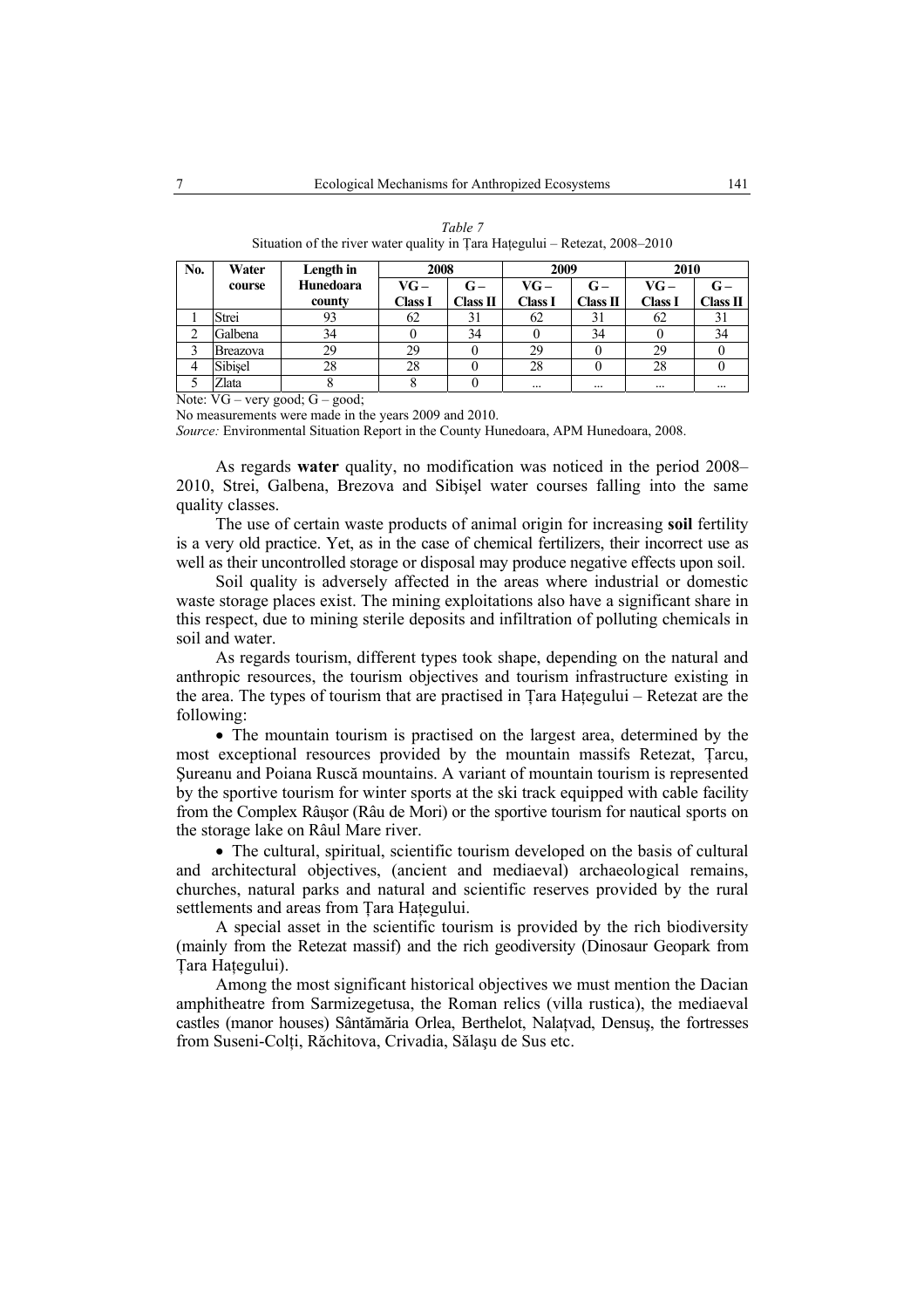The mediaeval churches, the church from Densuş in the first place (the oldest in Romania), from Sântămăria-Orlea, Nucşoara, Peşteana, Ostrov, Suseni dating back from the  $13<sup>th</sup>-15<sup>th</sup>$  centuries, represent remarkable attractions for the tourists willing to know more about Christian spirituality.

• The weekend tourism is quite frequent in Tara Hategului. The development of tourism boarding houses and vacation homes both in the areas Clopotiva – Râul Mare – Gura Zlatna (more than 100 boarding houses and vacation homes), Valea Râuşorului as well as in many other zones (in almost all villages at the foot of the mountains Retezat, Şureanu, Ţarcu, Poiana Ruscă) favoured this tourism type practice.

• The transit (or intermediary) tourism is practiced by the tourists that travel along the larger tourist circuit, such as Banat-Ţara Haţegului-Valea Jiului-Oltenia or Banat-Ţara Haţegului-Deva-Hunedoara.

• Agro-tourism in Tara Hategului is rather a potential than a reality. The agro-tourism potentiality in Tara Hategului is generated by the beautiful and tranquil villages and rural households. But the development and generalization of agro-tourism in Tara Hategului presupposes a deep reshaping of rural infrastructure and an adequate equipment of agro-tourism household farms with the necessary tourism facilities.

The ecological behaviors, the traditional habits and customs, based on essentially traditional values, made the anthropic factor size and pressure upon the environment be relatively moderate throughout the Haţeg rural area.

The anthropic factor influence is perceived by the rural players as being a strong one by the economic development of the entire area and by the increase in the number of jobs, of incomes implicitly, with a low impact upon the environment and traditional activities.

There are two categories of communities: the category of rural communities in which average anthropization values are noticed: Bretea Română, Săntămăria Orlea, General Berthelot, Sălaşu de Sus and Râu de Mori and the category of rural communities with a low anthropization value: Răchitova, Densuş, Sarmizegetusa, Pui and Baru (Table 8).

|                                         | <b>Barrages</b> | <b>Boarding</b><br>houses | Roads |
|-----------------------------------------|-----------------|---------------------------|-------|
| Economic development                    | 3.38            | 2.84                      | 3.81  |
| Increase in the job numbers             | 3.09            | 2.52                      | 2.73  |
| Pollution                               | 1.89            | 1.55                      | 1.81  |
| Disappearance of traditional activities | 1.78            | 1.43                      | 1.44  |
| Growth of incomes                       | 2.62            | 2.31                      | 2.43  |
| Change in mentality                     | 2.04            | 2.04                      | 2.10  |

*Table 8*  The perception of the anthropic factor

*Source*: Otiman, P.I., Violeta Florian, Ionescu, C., (2010), *Matrici economice, sociale, ecologice şi strategii de dezvoltare durabilă în Ţara Haţegului Retezat*, in Conservarea geo şi biodiversităţii şi dezvoltarea Durabilă în Tara Hategului – Retezat, vol. II, Editura Academiei, p. 163.

- average value -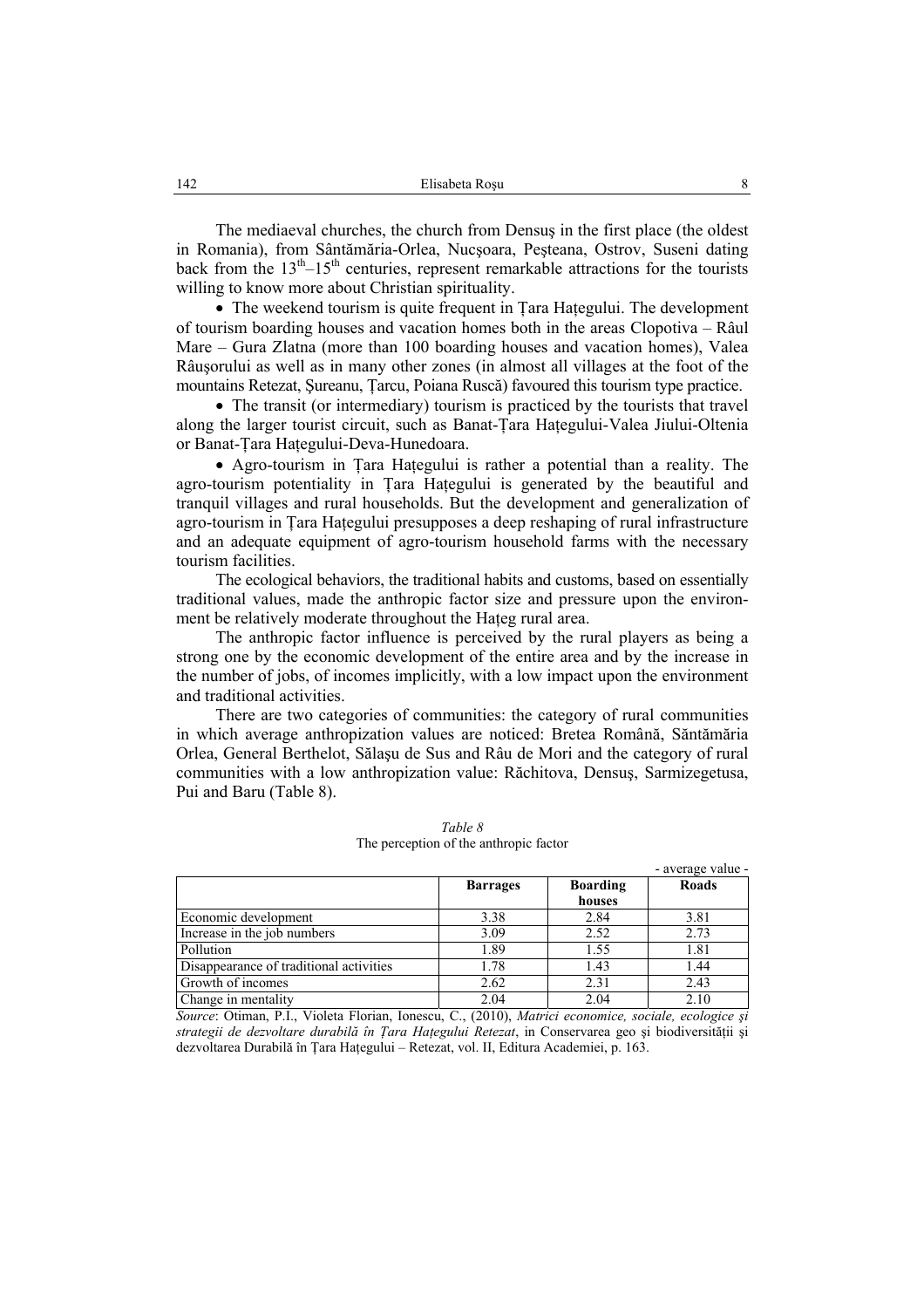## **4.2. Protected areas in Ţara Haţegului – Retezat**

*Retezat National Park* was established in 1935, at the initiative of Professor Alexandru Borza (1887–1971), director of the Botanical Gardens from Cluj and of the scholar Emil Racovită (1869–1947), out of the necessity to preserve the exceptional ecological, geo-morphological and esthetical entities from the Retezat massif. At its establishment, the total area of the park was 13,000 ha. It is only in the last decades that its area was considerably enlarged, by the incorporation of new areas, mainly from the forested area.

In the year 1979, it became a Biosphere Reserve, and in the year 2007 it became a member of PAN Parks Foundation and it was declared special avifaunistic protection area (under the indicative ROSPA0084 Retezat Mountains); since 2008 it became a site of the European Ecological Network Natura 2000 (under the indicative ROSCI0217), in order to preserve the natural habitats and wild plant and animal species of community interest.

By Law 5/2000, Retezat National Park became a natural protected area of national and international interest, being included in the category national parks, corresponding to IUCN Category II.

Retezat National Park lies in the western part of the Meridional Carpathians and at present it covers an area of 38138 ha from the Retezat-Godeanu Massif. It includes twenty peaks over 2000 m high and more than 80 glacial lakes, among which the Lake Bucura, which is the largest glacial lake in Romania. The park is famous for its floristic and faunistic diversity, hosting almost 1,190 species of higher plants, 90 endemic taxons, 130 rare or vulnerable plants, 50 mammal species, 185 bird species, 9 reptile species, 5 amphibian species. The Scientific Reservation Gemenele is located at the core of Retezat National Park, with an area of 1630 ha.

The Retezat National Park Administration (RNPA) is responsible of managing the Retezat National Park, as subunit of the Forestry Directorate from Deva, under the structure of the Romania National Forest Administration – Romsilva. RNPA implements the Management Plan by which the unitary and integrated management of the natural protected area takes place, it monitors the respect of this plan, organizes specific activities and controls all the activities taking place on the park territory, so as to ensure the fulfillment of the management objectives of Retezat National Park, in conformity with the objectives related to national park, Sites of Community Importance and Avifaunistic Protection Areas.

The main functional areas from Retezat National Park (internal zoning) are the following:

A. *Strictly protected areas,* at present consisting of the Scientific Reservation Gemenele, which corresponds to IUCN Category I, including a wild area in which no anthropic interventions took place, or the level of these anthropic interventions was extremely low, and any human activity is strictly forbidden, except for the research activities, with the delimitations described in the management plans.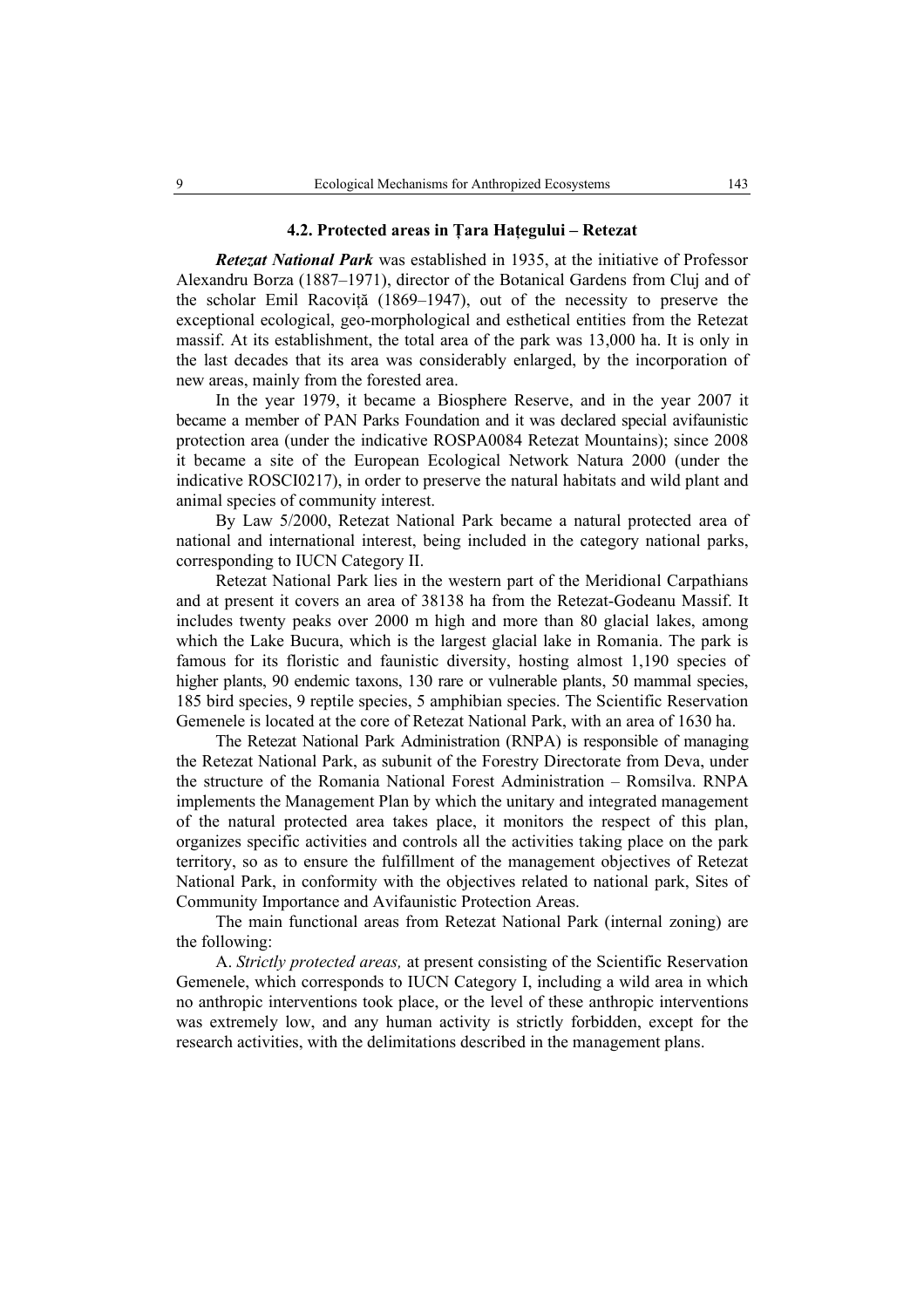B. *Integral protection areas*, comprising the most valuable goods of the natural heritage inside the natural protected areas. In these areas, the following activities are strictly forbidden: a) any forms of exploiting and use of natural resources, as well as any forms of land use incompatible with the protection and/or conservation purpose; b) construction-investment activities, except for those dedicated to the administration of the natural protected area and/or scientific research activities or those activities meant to ensure national security or prevention of natural disasters.

C. *Buffer-areas* also named sustainable conservation areas that make the shift between the integral protection areas and the sustainable development areas.

D. *The sustainable development area* comprises the built-in perimeters, that are delimited as such if the General Urbanism Plans (GUP), in the areas from Valea Lăpuşnicului Mare, Râuşor, Pietrele and Buta. The mimit of these areas are established by GUP related to the communes Râu de Mori, Sălaş and Uricani.

| <b>Land category</b>                                    | Owner                                                                                            | Area   | % of entire<br>area | <b>Administration responsibilities</b>                                                                     |        |
|---------------------------------------------------------|--------------------------------------------------------------------------------------------------|--------|---------------------|------------------------------------------------------------------------------------------------------------|--------|
|                                                         |                                                                                                  |        |                     | <b>Administrator</b>                                                                                       | Since: |
| Forests                                                 | Romania's Government                                                                             | 17,564 | 46                  | <b>National Forest</b><br>Administration - Hunedoara<br>Directorate from Retezat, Pui<br>and Lupeni Forest | 1948   |
|                                                         | Co-owners                                                                                        | 1,044  | 3                   | Co-owners                                                                                                  | 2002   |
| Mountain area<br>(pastures, land)<br>under water, etc). | Communes/villages                                                                                | 18,744 | 49                  | Local councils                                                                                             | 1922   |
|                                                         | Co-owners Câmpu lui Neag<br>Association                                                          | 786    | 2                   | Co-owners Câmpu lui Neag<br>Association                                                                    | 2001   |
| Total                                                   |                                                                                                  | 38,138 | 100                 |                                                                                                            |        |
| Fish                                                    | National Forest Administration -<br>Hunedoara Directorate from<br>Retezat, Pui and Lupeni Forest | 38,138 | 100                 |                                                                                                            | 1948   |
| Scientific<br>Reservation<br>Gemenele                   | Romanian Academy - Commission<br>for the Protection of Natural<br>Monuments                      | 1630   | $\overline{4}$      | Romanian Academy-<br>Commission for the<br>Protection of Natural<br>Monuments                              | 1956   |
| <b>Retezat National</b><br>Park Biosphere<br>Reserve    | <b>Retezat National Park</b><br>Administration                                                   | 38,138 | 100                 |                                                                                                            | 1999   |

*Table 9*  Structure of ownership right, its utilization modality and the administrative control of Retezat National Park

*Source*: Retezat National Park Administration, 2008.

According to Law 5/2000 on the approving the national territory management plan – Section III – protected areas, the area of the site is divided as follows: Hunedoara county: Pui (1%), Râu de Mori (54%), Sălaşu de Sus (40%), from the town Uricani (17%); Caraş-Severin county: Teregova (<1%), Zăvoi (2%) and Gorj county: Pades  $(\leq 1\%)$ , Tismana  $(2\%)$ .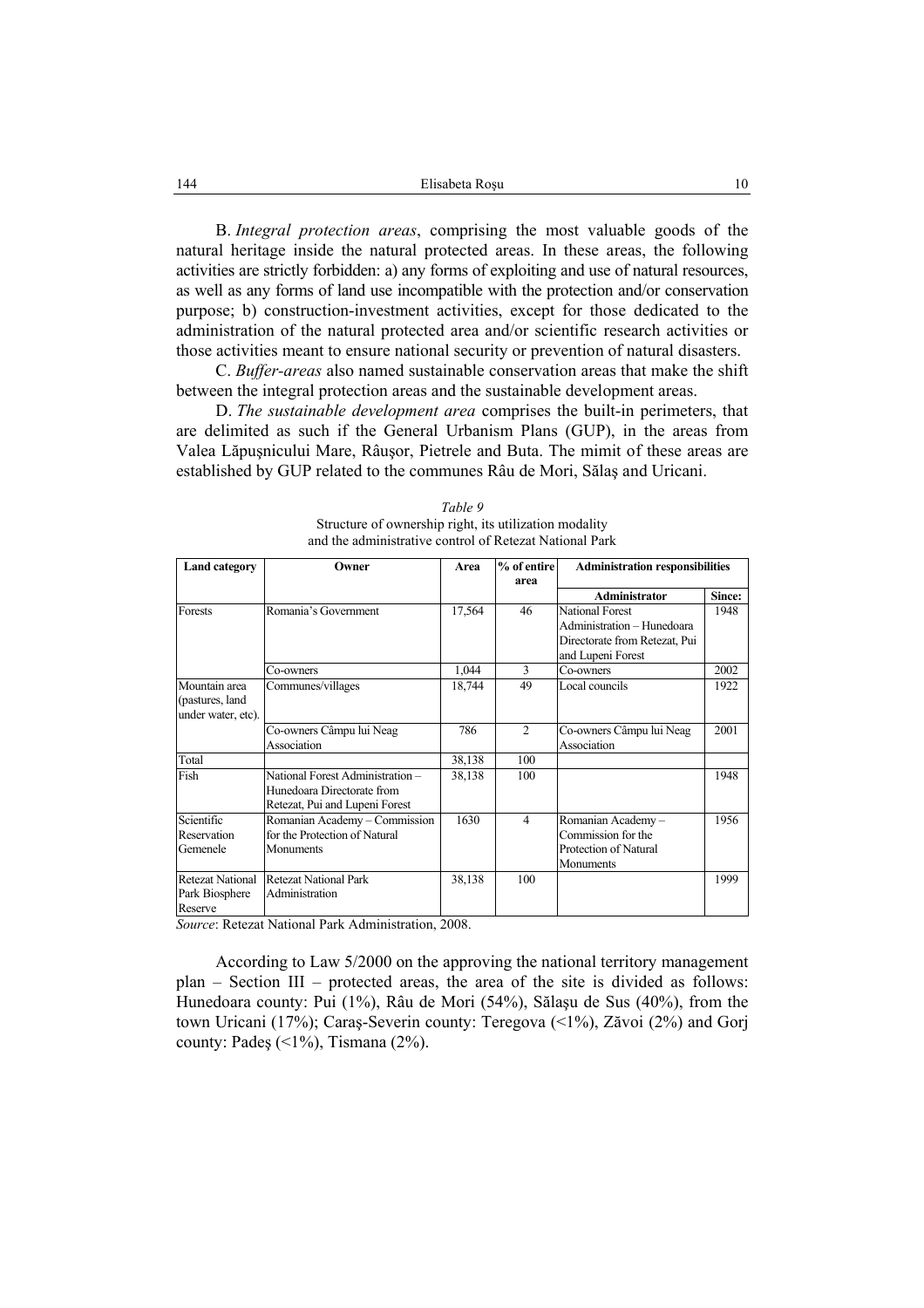Thus, three communes located in Ţara Haţegului – Retezat (Pui, Râu de Mori and Sălaşu de Sus) own 1123.79 ha in the Retezat National Park.

| Commune       |       | Total area   % of the commune area located | The commune area located in |
|---------------|-------|--------------------------------------------|-----------------------------|
|               | ha    | in Retezat National Park                   | Retezat National Park, ha   |
| Pui           | 22879 | $1\%$                                      | 228.79                      |
| Râu de Mori   | 38613 | 54%                                        | 2085                        |
| Sălasu de Sus | 22305 | 40%                                        | 8922                        |
| Total         |       |                                            | 1123.79                     |

*Table 10*  Area of the three communes under the Retezat National Park

*Source*: Commune Fiche and own calculations.

*The Natural Park Grădiştea Muncelului-Cioclovina* is a protected area of national interest, as declared by Law 5/2000 and according to Government's Emergency Ordinance 57/2007 on the protected natural areas, natural habitats, wild flora and fauna, within the category of natural parks, corresponding to IUCN Category V. Its area totals 38184 ha and it is located in the mountains Şureanu, on the administrative territory of the communes Baru, Bosorod, Bănita, Orăștioara de Sus and Pui.

The park borders on Haţegului Depression in the west, Orăştiei Depression in the north and includes large areas under forests, as well as land areas under other land use categories (pastures, hayfields, arable, carstic areas, water courses, historical monuments, archaeological sites) and human settlements (built-in areas).

The natural park was created with the purpose to protect and preserve certain landscapes in which the interaction between the human activities and nature, throughout the centuries, has created a distinct zone, of high landscape and cultural value, with a high biological diversity. The natural park includes six of the most spectacular reservations from Hunedoara county: Ponorâci-Cioclovina carstic complex, the Crivadiei Gorges, Bolii Hill and Cavern, Tecuri Cavern, Şura Mare Cavern and Ohaba Ponor fossil site.

Three of these lie on the territory of Tara Hategului Retezat, namely: Tecuri Cavern is found on the territory of the commune Baru and the Cavern Şura Mare is on the territory of the commune Pui, being natural speological reservations, while the fossil site Ohaba-Ponor, with a total area of 10 ha, is on the territory of the commune Pui, being a paleontological reservation. Since 2004, the natural park Grădiştea Muncelului Cioclovina has had its own self-administration.

*Dinosaur Geopark Ţara Haţegului* – protected natural area of national interest since 2004, with an area of 102,392 ha, included in the European Geopark Network and in the Global Network (under UNESCO aegis).

Since 2007 it contains protected area of 23940 ha, named "Strei-Hateg site", as a site proposal for the European ecological network NATURA 2000, envisaging the conservation of natural habitats and wild plant and animal species of Community interest.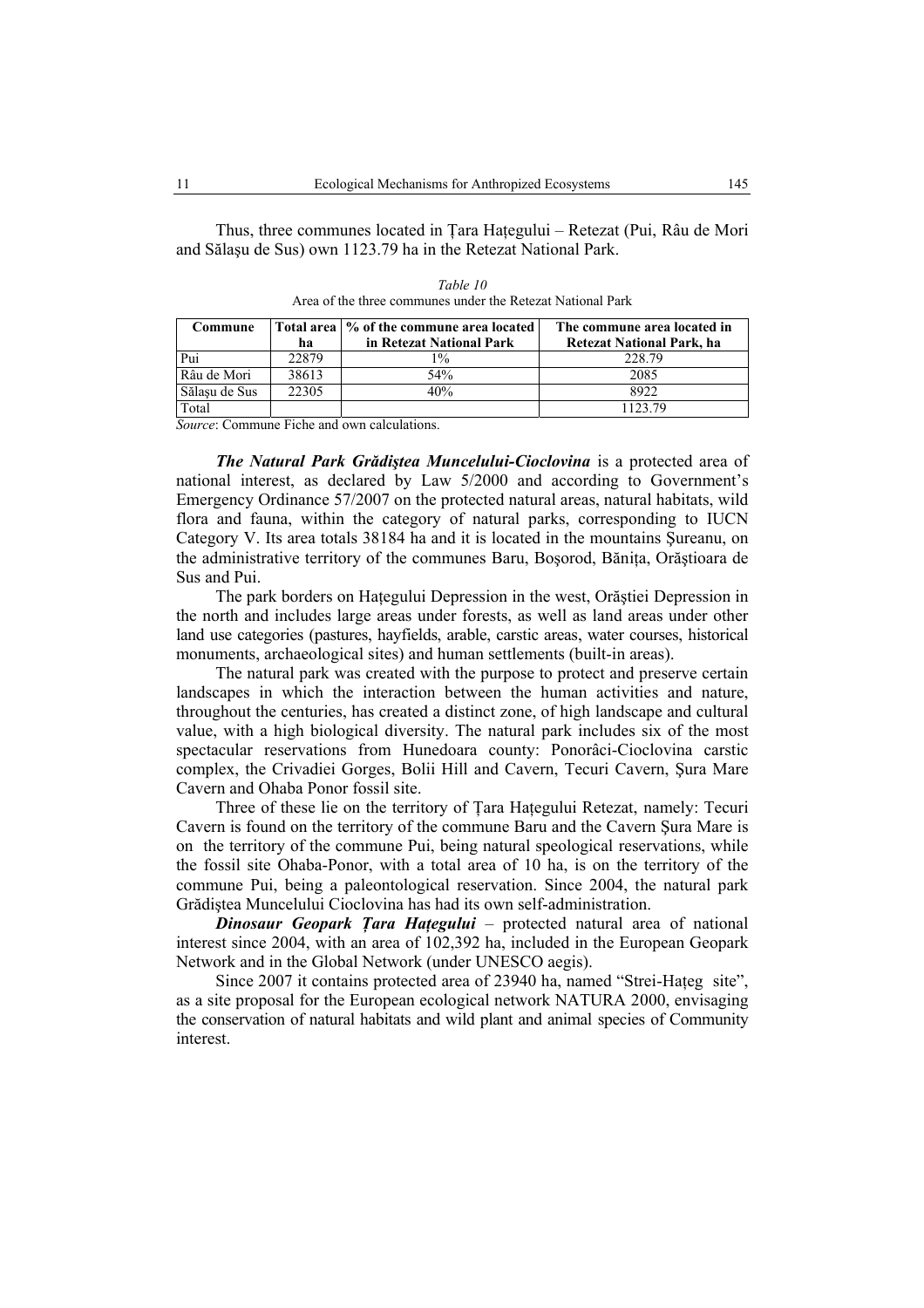This protected natural area has a special status, due to the high level of habitation; its purpose is to ensure the protection of the natural and cultural heritage from Tara Hategului. The geopark includes items of special geological interest together with items of ecological, archaeological, historical and cultural interest.

The key factor that personalizes this territory is represented by the sites with dinosaur relics. The dwarf dinosaurs from the Haţeg depression are unique in the world, their scientific importance and attractiveness being enhanced by the discoveries of egg nests and embryos of dinosaurs, of certain mammals from the time of the dinosaurs and of a flying reptile.

The geopark also includes the following natural reservations: the Moor from Pesteana, the Calcareous Rocks from Fata Fetii, Poeni Peak, Slivut Forest, Hayfields with Daffodils from Nucşoara, reptilian paleofauna from Tuştea, Fossil site with dinosaurs Sânpetru, Hayfields from Pui

The geopark is located on the territory of Hateg town and of Berthelot, Densus, Răchitova, Toteşti, Sarmizegetusa, Râu de Mori, Sântămaria Orlea, Pui, Salaşul de Sus and Baru Mare communes, and it is administered by the University of Bucharest.

#### **4.3. The power plant station Râul Mare – Retezat**

*The power plant Râul Mare – Retezat* (AHRMR) began to be built in 1975 and it was completed in the year 2000. A large-sized barrage was built on the upper course of the river Râul Mare, behind which a storage lake was created by deviating the waters from several rivers, a long head race, a surge chamber, a penstock, a large-sized hydroelectric plant Râul Mare – Retezat (also named Brazi – Retezat) and then other 10 hydropower plants from this point up to Sântămăria Orlea, at the confluence with the river Strei.

The 11 hydropower plants are the following: Râul Mare – Retezat, Clopotiva, Ostrovul Mic, Ostrovul Mare, Cârneşti 1, Cârneşti 2, Păclişa, Toteşti 1, Toteşti 2, Haţeg and Sântămăria Orlea, summing up an installed power of 483.3 MW.

The 10 hydropower units have quite similar installed powers  $(11.5 - 15.9 \text{ MW})$ . There are three accumulations: Ostrovul Mic, Păclisa and Hateg (where the corresponding hydropower plants are operating) and other seven hydropower units (Sântămarie Orlea, Cârneşti 1, Cârneşti 2, Clopotiva, Ostrov, Toteşti 1 and Toteşti 2).

The barrage from Gura Apelor represents a national novelty, and in Europe it is among the few barrages from this category. It is located on Râul Mare river, downstream from the confluence of the river Şes with Lăpuşnicul Mare river. The solution chosen for water retaining is the rockfill dam. It is in fact a large pyramid built across the river, so that water can be used for producing electric power on demand. For building the dam, rockfill was used from a stone quarry in the proximity, and the clay was brought from Râu de Mori quarry. The dam body is 570 m wide at its base, 12 m at its crest, the projected height is 167 m and the length at the crest of wave 480 m. These dimensions include a volume of 9 million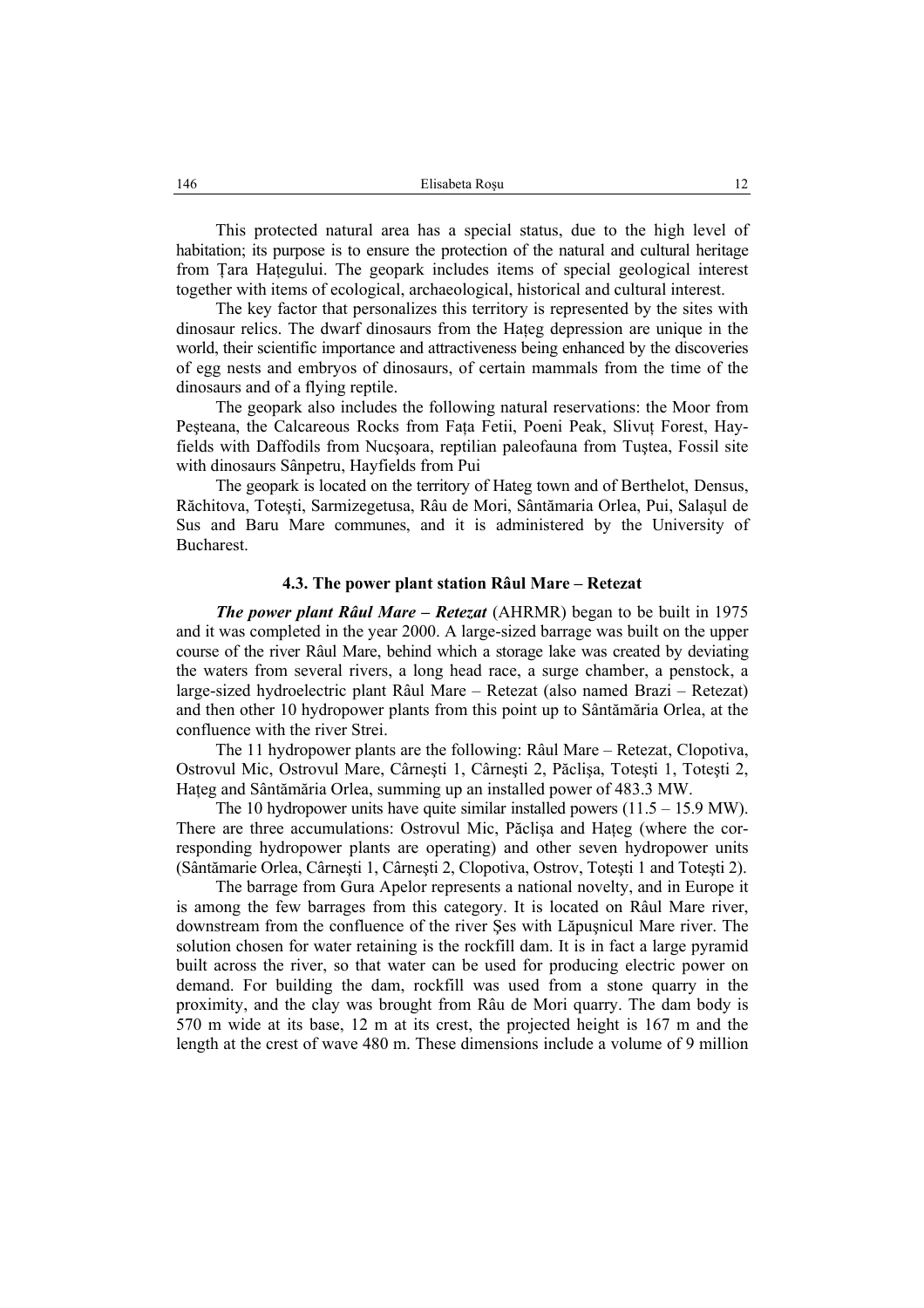$m<sup>3</sup>$  of materials. The dam is provided with installations for high water disposal, for bottom discharge and with the flooding flap from which the main conduit to the hydro-power station starts.

The lake from Gura Apelor is able to retain  $15 \text{ m}^3/\text{s}$  of water, which is the capacity of Râul Mare river at the location profile of the dam, which adds to  $10 \text{ m}^3$ /s brought from the secondary water catchments. By the dam, the lake is able to store 210 million  $m<sup>3</sup>$  of water and to provide to the downstream hydropower units a water flow of 70  $m^3/s$ . At the normal retention level, Gura Apelor Lake has an area of 420 ha.

Retezat hydroelectric plant is located on the left versant of the Râul Mare river, upstream from the locality Brazi. It looks like an underground palace, 65 m long, 15,5 m wide and 41 m high, and its construction required the excavation of more than  $42,000 \text{ m}^3$  of rock.

In the conditions of an average hydrological year, Gura Apelor Lake is able to ensure an operation of about 1,880 hours/year, resulting an average yearly electric power production of about 630 mil kWh.

# **5. CONCLUSIONS**

*The endogenous factors* that contributed to the present situation of the area Ţara Haţegului result from its geographical location in the first place, in a geographical unit that is perfectly delimited as a depressionary enclave, yet with a relative favourable location with regard to the inter-zonal and interregional access and transit corridors. The genuine Romanian ethno-cultural and historical specificity, of Dacian–Roman origin, represented the basis for the creation of a characteristic cultural patrimony, of high physical density, while the proximity of certain elements of unique natural patrimony and high value natural resources increase the opportunities for resuming the development of economic activities and human development in the area. The community life in Ţara Haţegului was affected by the general decline of industries based on the exploitation of mining resources and the primary processing of metals, by the failure of industrial and agricultural patterns from the period 1948–1989 and by the brutal interventions in the natural environment as a result of the construction of the hydro-power units.

The villages from two communes, namely Râu de Mori and Sălaşu de Sus, as well as the village Câmpu lui Neag, belonging to the town Uricani are located in the very proximity of Retezat National Park. These rural communities have a particular influence upon the Retezat National Park as they have land areas inside the national park and in its proximity, and they use the natural resources existing in the area.

Most families have income sources from farming, as they have agricultural land and/or animals into ownership, livestock raising being a very old activity of the rural people in this area. The rural communities that have land into ownership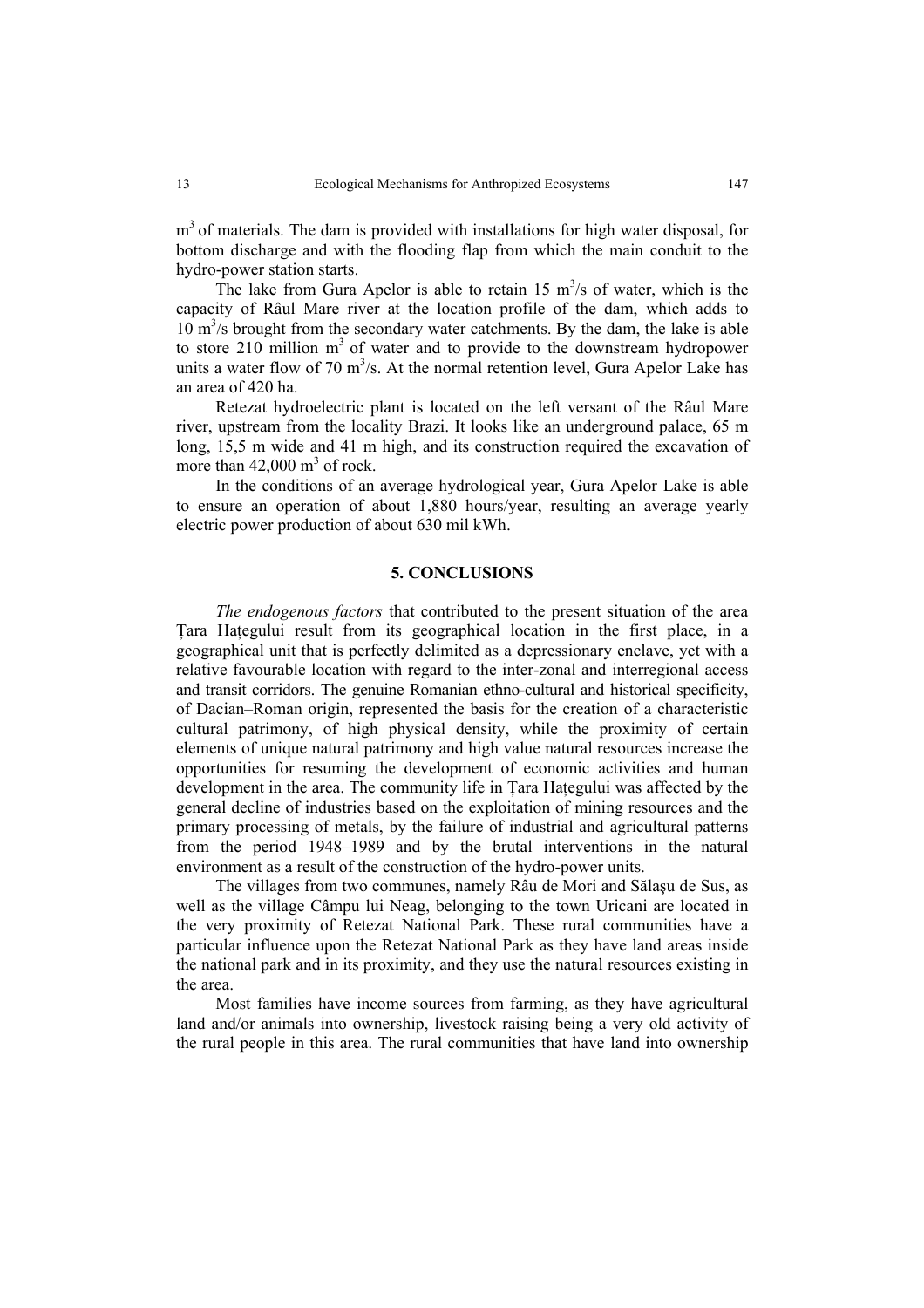in the Retezat National Park, but are at a greater distance from the park limits, are less influenced by the existence of the Retezat National Park. These are mainly interested in continuing the grazing activity in the Retezat National park and to a lesser extent in the use of other natural resources, such as the wooden products, wild berries, mushrooms and medicinal herbs.

These rural communities have a special importance, adding specific traditional and cultural value to the natural value of the Retezat National Park, thus significantly contributing to the increase of this area attractiveness.

Tourism in the Retezat area is a common practice in the summer season, in winter the tourism routes being hardly accessible. Although winter tourism can provide great satisfaction through the unique landscape, few tourists venture to face the harsh winter in the Retezat mountains. Over the winter, there is only one permanent point of Salvamont service, at Râuşor.

The main activities, which not controlled, can have a noticeable impact upon the physical environment, are the following:

•Inadequate exploitation of natural resources (clear cuttings, inadequate exploitation of forests, clearing of juniper trees),

•Uncontrolled tourism and mountain climbing, with free access to any area of the park,

•Concentration of visitors in certain areas of the park,

•Free, uncontrolled access in the areas with geomorphologic units with special value, mainly in the calcareous areas (in the caves),

•New investments/constructions, maintaining the old buildings non-adapted to the landscape or the renovation of the existing buildings in an inadequate style.

The tourism regulation measures will have to take into consideration the negative effects that visitors may have upon the landscape, which in time may lead to the decrease of attractiveness of the Retezat National Park.

In the areas where the human activities brought about significant changes to the natural landscape, namely around the chalets, in the areas with sheepfolds or in the areas under roads or around Râu Mare storage reservoir, corrective measures are imposed so as to reduce the negative effects.

The rural communities play an extremely great role in reaching the management objectives of the Retezat National Park. The strategies and development plans of the local rural communities will have a direct and indirect influence upon the strategies and plans designed for the Retezat National Park.

At the same time, the strategies, plans and activities related to the Retezat National Park will categorically influence the local rural communities. The promotion of certain strategies and plans based on the sustainability concept benefits both the local rural communities and the Retezat National Park Administration.

The local rural communities should promote integrated development programs of the area, yet the experience in planning and implementing these activities is quite poor. At the same time, the access to information to support the development efforts is extremely low.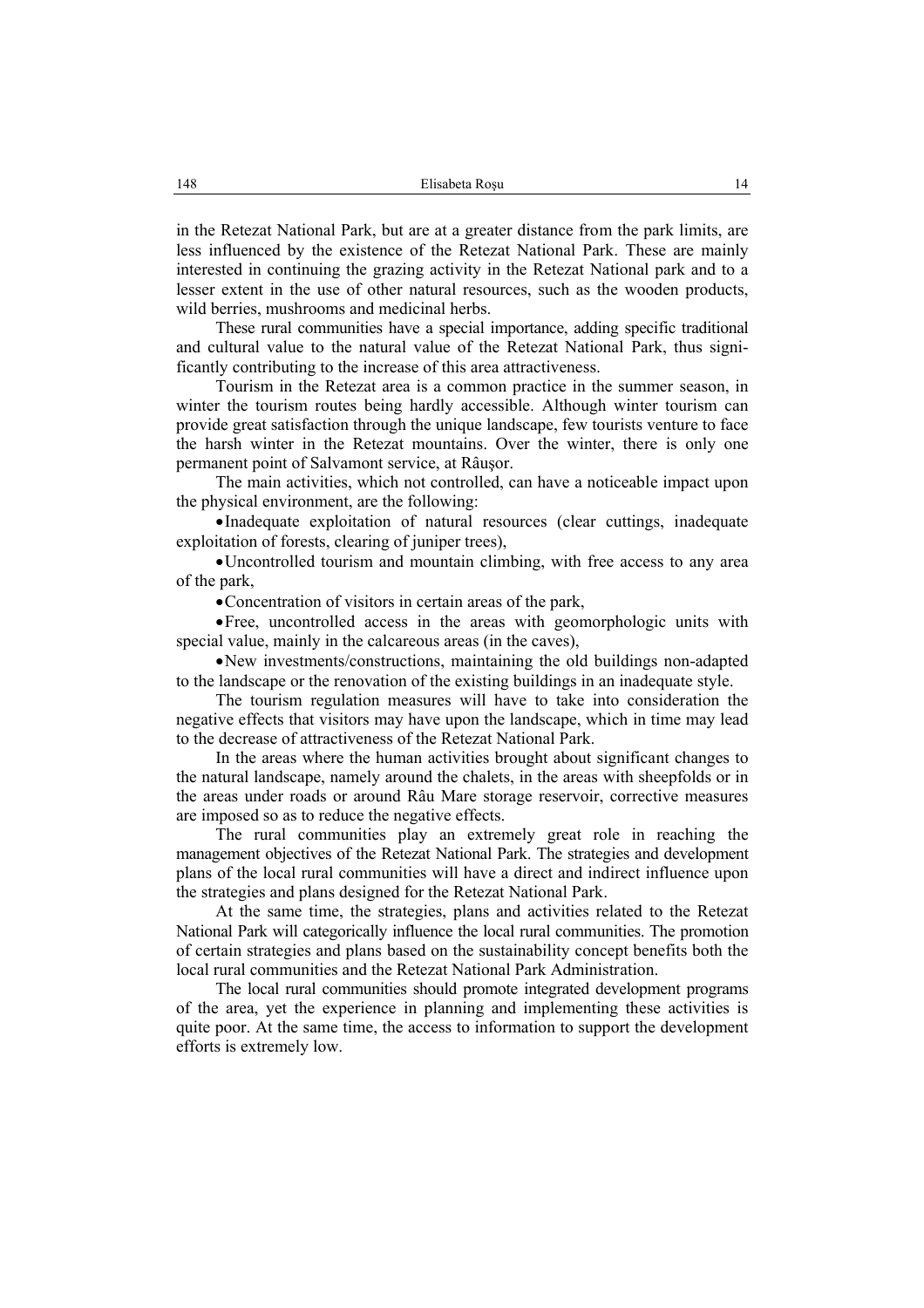The traditions and traditional products have a low share in the economic life of the communities, yet their revigoration and promotion could support the activities dedicated to biodiversity conservation in the area. The presence of the Retezat National Park, protected area of national and international interest, can persuade the authorities to focus more on investments and economic development of the area.

The rural communities in the area have projects in certain stages aiming at the improvement of infrastructure in the area, waiting for financing sources. The presence of the Park and the link between this and the communities might provide the potential funding entities with an extra reason to support these projects and initiate new investments. It would be opportune for the Administration of the Retezat National Park to help the local communities to find funding sources for these projects and find trainers to prepare the community members to write the projects for accessing the EU funds.

At the same time, the presence of the national park is an opportunity for promoting the area, for the attraction of funds by sustainable development programs and for the development of economic activities related to tourism, prioritarily promoting the area on the national and international tourism market.

The advantages of the hydrotechnical barrages are the following: obtaining cheap electric power, ensuring permanent water for irrigations and other uses, diminution of flooding risk downstream the barrage, leisure lakes, large aquatic areas, resulting in natural colonization of aquatic birds, from other areas, obviously in the lake Gura Apelor as well.

The disadvantages and negative impact of barrages are the following: high cost of barrage and hydrotechnical constructions, danger of barrage collapse at high pressure, which can result in great disaster in the downstream area; clearings and losses of forestland or agricultural land from the area under the lakebed; the huge quantities of stored water can result in earthquakes; massive water losses through evaporation; the downstream land areas washed, eroded, of the sludge rich in nutrients; fish migration for spawning is constrained.

The construction of the accumulation barrage from Gura Apei by shooting, explosions, the construction of roads, refuse heaps, the change of the hydrological regime, gas and noise pollution due to road vehicles, uncontrolled circulation, in the reservation inclusively, contributed to a negative ecological impact upon the entire zone. Furthermore, for the building of the reservoir lake, a total area of 450 ha of forest was cleared in the period 1976–1980.

In certain areas, the reservoir lakes produced moisture excess and raised the ground water layer, at the same time creating new concentration areas for aquatic **birds** 

For the territory of the Retezat National Park, a negative influence is exercised by the secondary head races that take over part of the waters from the rivers Paroş,